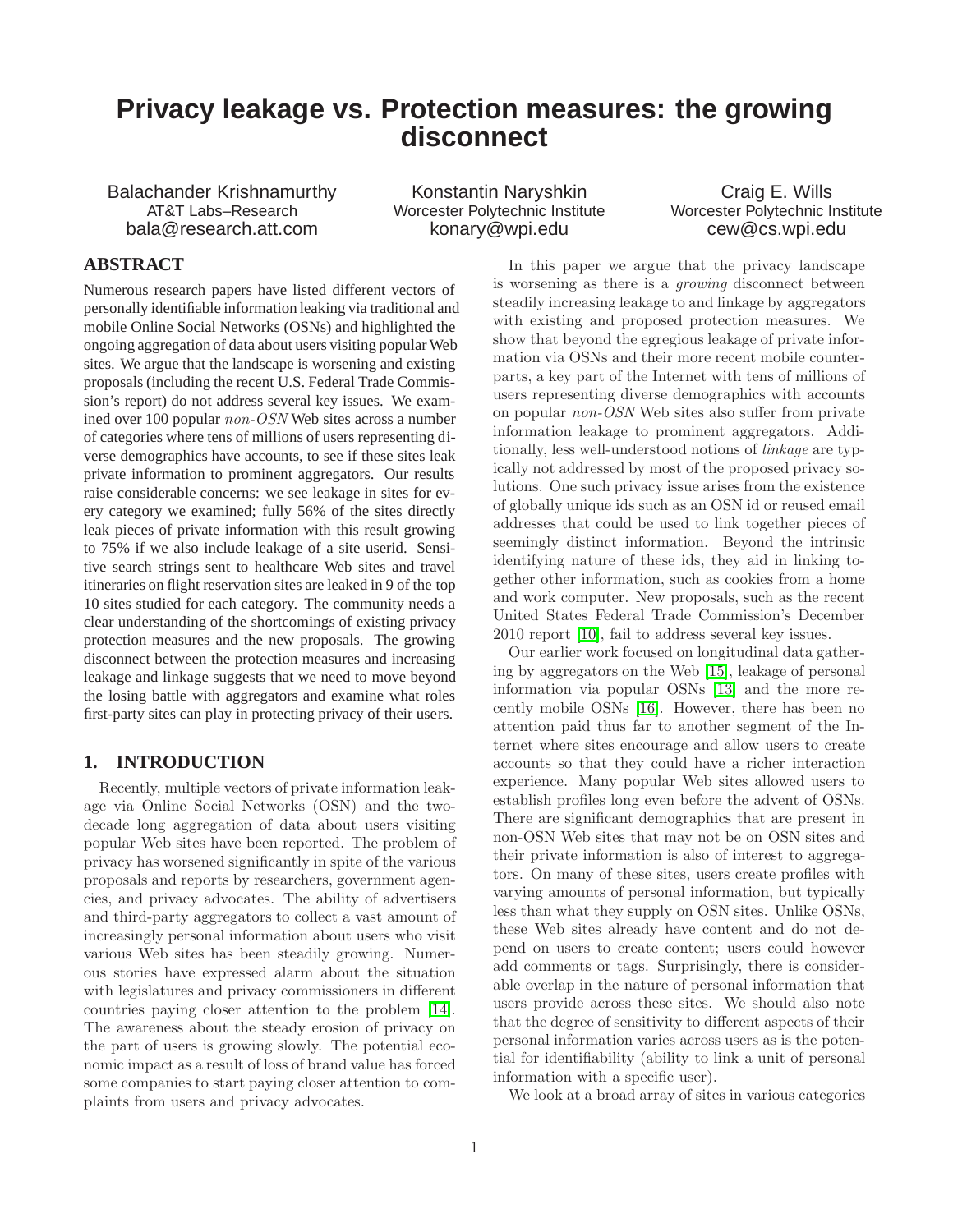where users establish identities and provide personal information. We examine the extent of *direct* leakage of private information as a result of typical user actions on these sites and present a view of exactly what subset of private information that third-party aggregators receive from these Web sites. Finally, we explore the potential for aggregators to link various pieces of information they receive via globally unique identifiers, such as userids from these sites, or via browser fingerprinting.

Note, we take a user's perspective in labeling any private information transmitted from a first-party site to a third-party server as "leakage". In some cases, a firstparty site may knowingly transmit such information and have contractual agreements with third parties preventing potential linkage of information obtained from different sites. Many first-party sites outsource analytics work to third parties and share user information with them to obtain tailored analytics. The private contract between a first-party site and such third parties provides a degree of safety that the third parties will treat data received through such transfers as belonging to that of the first party and not use it for other purposes, such as linking with data received from other sources. Disclosure of such contracts would lessen some of the concerns that we raise in this paper.

We also show how a new consumer privacy protection proposal by the U.S. Federal Trade Commission falls short in dealing with several key privacy related issues. The privacy community needs a clear understanding of the shortcomings of privacy protection proposals and the need to overcome the structural difficulties. In the ongoing cat and mouse game between users and aggregators, the economic advantage is on the side of aggregators. Rather than fight a losing battle with aggregators, we need to examine what roles *first-party* sites can play in protecting privacy of their users: a hitherto unexplored avenue.

The rest of this paper is organized as follows: Section [2](#page-1-0) describes our study of leakage of sensitive private information from popular non-OSN Web sites to and possible linkages by third-party aggregators. Section [3](#page-2-0) discusses the results of our study. Using results from this and earlier work, Section [4](#page-6-0) examines the shortcomings of existing privacy protection measures and new proposals in combating leakage and linkage of private information. We conclude with a summary of our findings and directions for future work.

### <span id="page-1-0"></span>**2. STUDY**

Our study focuses on the leakage and potential linkage of *private information* enabled by first-party sites to third parties. We examine a broad range of Web sites where significant numbers of users register and supply personal information while setting up an account. We initially look at the degree of leakage of private information via different sites focusing on *direct* leakage of "bits" of private information (e.g., name, email address, and gender) to third-party aggregators. We begin by defining a methodology for identifying categories of sites and determining a specific set of sites to study within each category. We describe how we collected data for each site and how the data were analyzed both for leakage of private information and for potential linkage of this information by third parties.

# **2.1 Categories and Sites for Study**

Users are encouraged to create accounts for many categories of sites and it is often a pre-requisite for users in job-related or dating sites. Other categories allow registered users to upload content while restricting unregistered users to browse content. Registered users can post reviews and comments, personalize the site, participate in contests, save purchase information, receive electronic newsletters, and gain access to restricted site content. Although only a minority of users may value these functions to register, for high-volume sites even a small fraction represents a large number of users.

We used Alexa (<www.alexa.com>) categories and subcategories including sites with a significant number of registered users that allowed for registration without any need for credit card information. Using self-reported numbers on the site or in published reports about the site we set a threshold of a minimum of 100,000 registered users (on most sites this number was in the millions). For sites that we were unable to find registration numbers, we included them if it was a popular site in a category where other sites had evidence of significant registration numbers. We also required that sites in a category be consistent in terms of why users register and what features registration provides.

To ensure we had the most popular sites, we began with the top-ranked site in an Alexa category (or subcategory) and worked down the list checking for the above criteria until we reached a target of ten sites within the category. Categories where we were unable to obtain ten sites were dropped. We identified ten categories and sub-categories for study (out of the 17 Alexa categories): Arts, Employment, Video Game News, Photo Sharing, News, Travel, Shopping, Relationships, Generations and Age Groups, and Sports.

Additionally, we examined two other Alexa categories. The first is Online Social Networking (OSN)—studied earlier in [\[13\]](#page-9-3)—but included because of the huge numbers of registered users for sites in the category and to provide a way to contrast OSN and non-OSN Web sites. The second category is Health since users often supply potentially sensitive information to such sites. The search terms used or pages viewed could indicate interest in a sensitive medical condition and availability of such information to third parties could result in link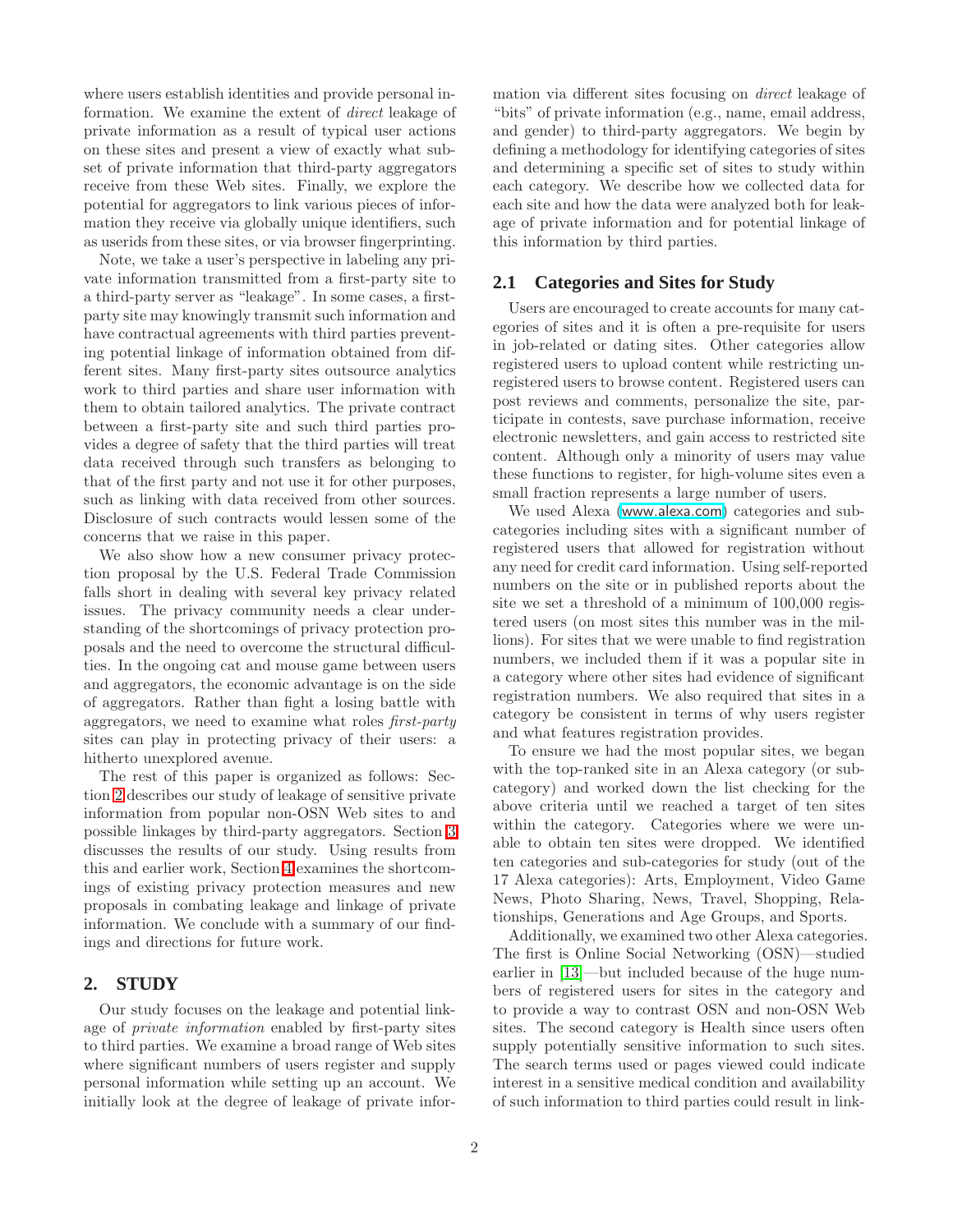ing it with other private information about a user. We used a similar methodology for determining ten sites in this category, although we relaxed the requirement of needing user registration as private information could be leaked from these sites even without explicit user identification. We established an account if registration was possible for these sites.

# **2.2 Data gathering methodology**

We captured HTTP requests and responses from our Web browser using the Fiddler [\[9\]](#page-9-5) Web proxy and examined it for visibly transmitted private information. Encrypted information or information transmitted over SSL could not be observed albeit for a tiny fraction.

The initial steps for testing each site consisted of creating an account, confirming a verification email message if needed, and viewing/editing the user profile on the site. A number of sites in our study allow a user to create an account and sign in via an existing thirdparty account, such as Facebook, Google, or Twitter. In cases where we could establish an account directly with the first-party site, we always chose that option. Some sites provide an opportunity to "remember me" on login, which was selected when available as some sites may then store private information (for example, in cookies) and subsequently leak it to a third party.

The set of actions tested for each site varied with its category and were tailored to the site's available features. Where feasible, we included actions that exercised features *only* available to registered users. In some categories (e.g., Arts and News) we included actions available to all users. For many of the sites there were a set of common actions: browsing, appropriate searches, and posting comments or reviews on the site's content. Beyond category-specific actions, many sites also provide opportunities to share content with friends via email and connections with social networking sites. When available, we shared content with sites in our OSN category and emailed articles to "friends".

We searched the gathered HTTP request/response (and POST) data for each site for leakage of userids, usernames, and pieces of private information to thirdparty servers. We generated a set of strings extracted from a user's profile that might be leaked to a third party. The set included all strings that users are mandated to enter into their profile at account creation time, such as email addresses, names, and zip codes. We also included other strings that users typically add to their profile that might be sensitive. Beyond profile data, search queries sent to Health and Travel (in the form of travel dates and cities) Web sites were added to the collection of search strings.

We processed the resulting data by systematically looking for leakage in the HTTP headers and eliminated false positive matches by hand (e.g., zip code being string present as part of a longer string). When leakage was seen, we recorded the leaked information, manner of leakage, and the third-party recipient(s). It is important to note that we only report *observed* leakage; i.e., our results are a *lower bound* on the extent of leakage. We may not observe leakage to a third-party for a number of reasons: we did not test an action available on a site that leads to leakage, the information is sent in a form we do not detect or is encrypted by a script before being sent to the third-party, or the transmission is encrypted (sent over SSL).

# <span id="page-2-0"></span>**3. RESULTS**

# **3.1 Leakage Results**

We show examples of leakage of information to third parties after enumerating common actions for registered users of sites. We present leakage across site categories and conclude with an examination of the sensitivity and identifiability of the bits leaked to third parties.

#### *3.1.1 Interaction with Sites*

We enumerate a series of actions that users perform on sites including mandatory (such as creating and logging in to an account) and popular actions (such as editing profiles, searching etc.). In some cases, an interaction might be a sequence of actions. We present actual examples highlighting when private information is leaked to an aggregator<sup>[1](#page-2-1)</sup> with the total numbers of sites leaking information shown in the following section. All data were originally gathered in September/October 2010 with all examples shown re-confirmed in April 2011. The confirmation found all examples of leakage continue with a few changes in the third-party recipient of the leaked information.

*1. Account Creation/Confirmation:* The first step is creating an account, which for some sites requires responding to an account confirmation email. We observed leakage of private information during this process in a handful of sites when the information is transmitted as part of the Request-URI of a HTTP GET request and then this Request-URI is contained in the Referer header for subsequent requests of embedded objects from third parties. Figure [1](#page-3-0) shows an example of such leakage where a user's email address (private information is shown in bold font in examples) is leaked via a Sports category website as part of a HTTP request to a <doubleclick.net> server.

*2. Account Login and Navigation:* Upon login, some sites store private information about the user, such as name or email address, in site-specific, first-party cookies. Leakage of this private information occurs when

<span id="page-2-1"></span><sup>&</sup>lt;sup>1</sup>We have masked the names of the first-party sites, but have notified them so that they can make the necessary changes.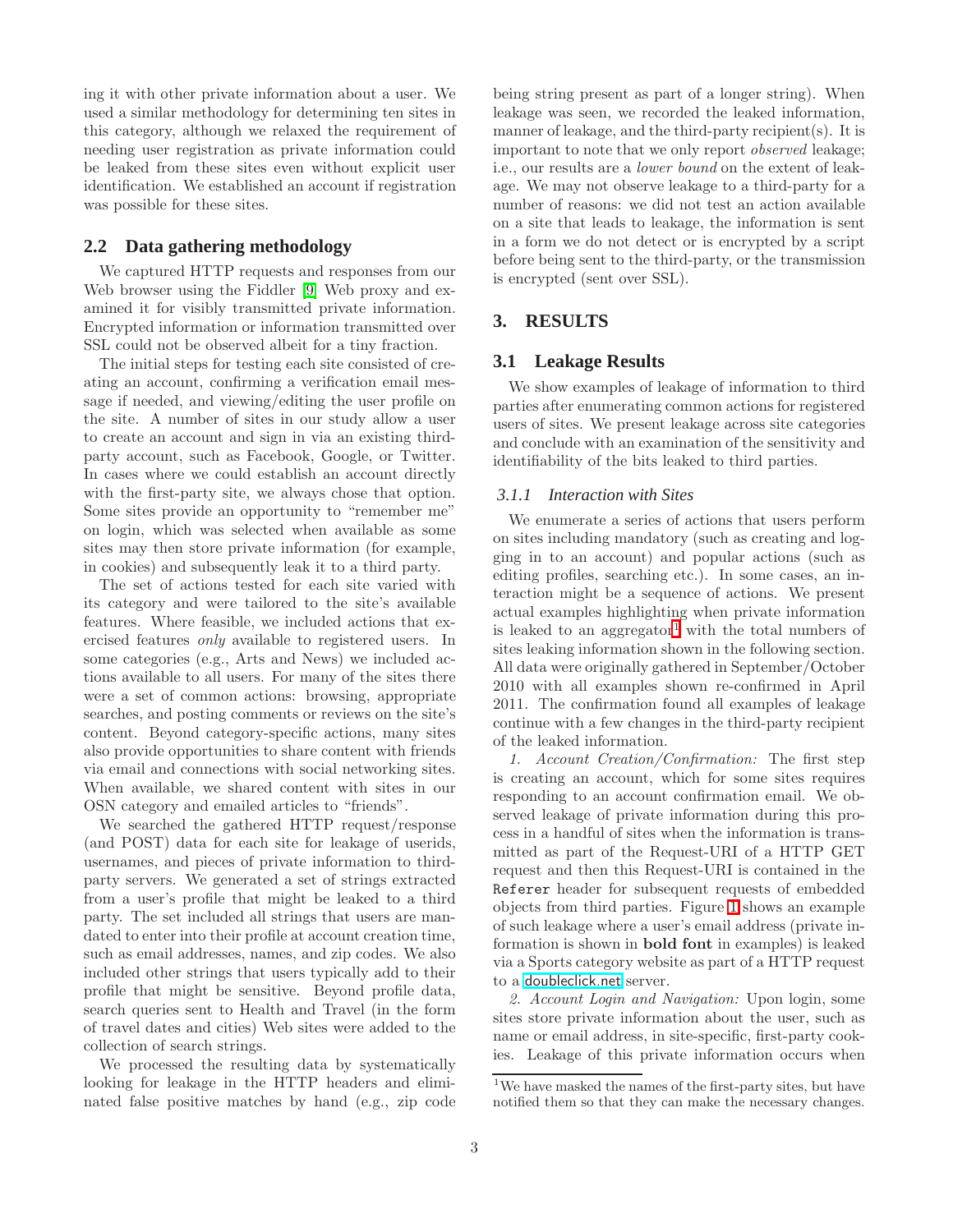GET $\mathrm{http://ad.doubleclick.net/adj/}...$ Referer: http://submit.SPORTS.com/...?email=jdoe@email.com Cookie: id=35c192bcfe0000b1...

# <span id="page-3-0"></span>Figure 1: Email Leakage in Account Confirmation

these sites also employ what we refer to as *hidden thirdparty* servers where a given server appears to belong to a first-party domain, but actually belongs to a thirdparty [\[15\]](#page-9-2). An example of this type of leakage is illustrated in Figure [2](#page-3-1) where email, full name and zip code are passed to a URL belonging to a Age Groups category site because the cookies containing these values are associated with the Age Groups category site's domain and the browser interprets this server as being from the same domain. However examining the authoritative DNS server associated with this server shows that it actually belongs to the third-party domain <2o7.net> (owned by Adobe), and this third-party is being leaked this information via this Age Groups category site.

GET http://metrics.AGEGROUPS.site/b/ss/..global/... Referer: http://www.AGEGROUPS.site/ Cookie: ...e=jdoe@email.com&f=John&l=Doe&...&p=12201...

### <span id="page-3-1"></span>Figure 2: Email, Name and Zip Code Leakage Via First-Party Cookies to Hidden Third Party

We also observe leakage of information to a thirdparty server via the Request-URI when a user has logged into a site. The actions can be as benign as listening to a collection of songs from a music site or viewing a sequence of videos. Figure [3](#page-3-2) shows an example of such leakage where a user's gender, zip code and music interests are leaked directly to <doubleclick.net> via an Arts category site, when playing songs.

```
GET http://ad.doubleclick.net/adj/...radio;ag=30;
        gnd=1;zip=12201;artist=R53599;genre=rock;...
Referer: http://www.ARTS.com/...
Cookie: id=35c192bcfe0000b1...
```
### <span id="page-3-2"></span>Figure 3: Gender, Zip, and Interests Leakage in Navigation

*3. Viewing/Editing User Profile:* Once an account is created, a typical action for a newly registered user on a site is to view and edit the user's profile page. Some sites show information about a user in the title of this profile page, which is then leaked to third parties present on the page that are executing JavaScript code to collect information about the page. Figure [4](#page-3-3) shows an example from the profile page of a user on an Arts category site, where the user's full name is leaked to a <scorecardresearch.com> server because JavaScript code executing in the browser obtains the title of the current page "ARTS - John Doe's profile" and passes it as an argument in the Request-URI. The user's Web site userid is *also* leaked via the Referer header.

GET http://beacon.scorecardresearch.com/... c8=ARTS - John Doe's profile... Referer: http://www.ARTS.com/profile/public/ $\mid\!\!123456789...$ 

#### <span id="page-3-3"></span>Figure 4: Full Name Leakage Via Page Title

*4. Inputting Content:* Sites typically provide a means for a registered user to input content (e.g., for their profile). User's input is often sent to the server site by including it as parameters in a HTTP GET request to the server instead of using POST. However, if the page contains embedded third-party objects then the retrieval of these objects passes the user input to the third party in the Referer header. Figure [5](#page-3-4) shows an example of such leakage, where age, zip code and gender information about a user of a Photo Sharing site, are leaked to a <specificlick.net> server.

GET http://afe.specificclick.net/?l=7654&sz=200x250... Referer: http://a.PHOTOSHARING.com/hserver/  $age=30/zip=12201/gender=M/...$ 

#### <span id="page-3-4"></span>Figure 5: Age, Zip and Gender Leakage Via Input

*5. Searching for Sensitive Terms:* Search terms are highly sensitive in some categories (e.g., Health) where users expect them to stay entirely within the site. Figure [6](#page-3-5) shows an example where the search term "pancreatic cancer" is sent to a <quantserve.com> server via a site in the Health category.

GET http://pixel.quantserve.com/pixel;r=1423312787... Referer: http://search.HEALTH.com/search.jsp?q=pancreatic+cancer

# <span id="page-3-5"></span>Figure 6: Sensitive Search Term Leakage Via Health Site

Figure [7](#page-4-0) shows a similar example from a Travel category site, where a user's search term is a travel itinerary traveling from BOS (Boston) to MCO (Orlando) on specific travel dates. We see that this information has already been leaked to a <doubleclick.net> server and this server is now "daisy chaining" [\[11\]](#page-9-6) this request (along with leakage of private information) to a <revsci.net> server.

### <span id="page-3-6"></span>*3.1.2 Privacy Leakage Across Categories*

Given the above actions and observed leakage, Table [1](#page-4-1) shows the count of 10 first-party sites in each category directly leaking private information to at least one third-party for each action. Categories are listed in order of ones with the most number of sites leaking information to ones with the least number of sites with direct leakage. Travel and Health are at the top primarily because there is much leakage of search terms. The majority of OSN sites do leak information directly, but the Employment and Arts categories have at least as many sites exhibiting direct leakage. Fortunately, Age Groups category sites (mostly geared towards youngsters) exhibit the least amount of direct leakage.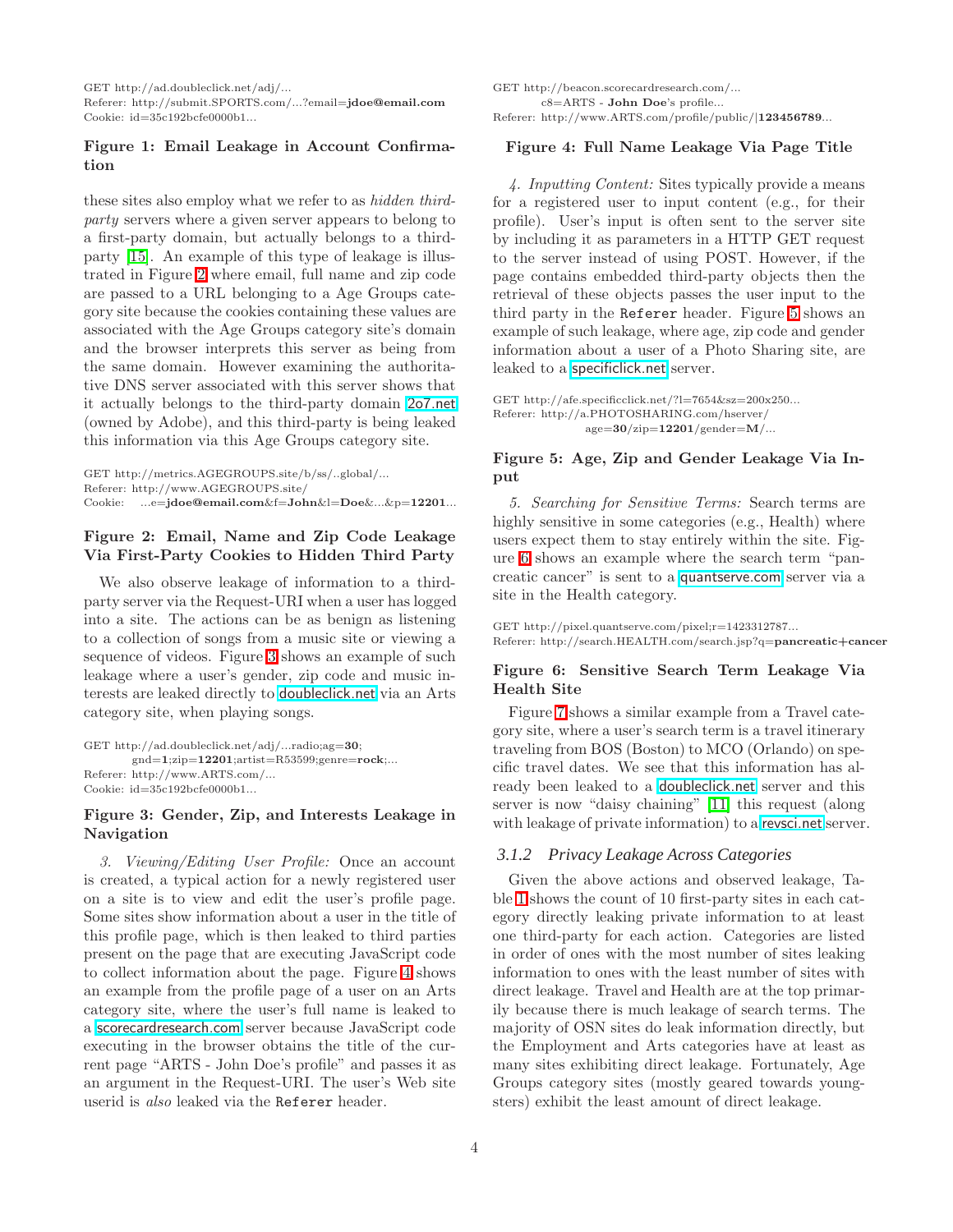GET http://pix04.revsci.net/...TRAVELSITE

#### Referer: http://fls.doubleclick.net/...u11=Economy/Coach;u3=BOS; u4=20110415| 20110417;u1=Flight;u2=MCO...

#### <span id="page-4-0"></span>Figure 7: Itinerary Leakage Via Travel Site

<span id="page-4-1"></span>Table 1: Leakage of Personal Information Via Web Sites Across Categories

|                 |            | Action  |            |       |                               |       |  |  |
|-----------------|------------|---------|------------|-------|-------------------------------|-------|--|--|
|                 | Sites $w/$ |         | Account    | View. |                               |       |  |  |
|                 | Direct     | Create  | Login/     | Edit  | Input                         | Sens. |  |  |
| Category        | Leakage    | Account |            |       | Navig. Profile Content Search |       |  |  |
| Health          |            |         |            |       |                               |       |  |  |
| Travel          |            |         |            |       |                               |       |  |  |
| Employment      | 8          |         |            |       |                               |       |  |  |
| <b>OSN</b>      |            |         |            | 5     |                               |       |  |  |
| Arts            |            |         |            |       |                               |       |  |  |
| Relationships   |            |         |            |       |                               |       |  |  |
| <b>News</b>     | 5          |         |            |       |                               |       |  |  |
| PhotoShare      |            |         |            |       |                               |       |  |  |
| Sports          |            |         |            |       |                               |       |  |  |
| Shopping        |            |         |            |       |                               |       |  |  |
| AgeGroups       |            |         |            |       |                               |       |  |  |
| VideoGames      | 2          |         |            |       |                               |       |  |  |
| Tot. Sites/Cat. | 67/12      | ′2      | 27/<br>'12 | 15/6  | 14/6                          | 18/2  |  |  |

The last row in Table [1](#page-4-1) shows cumulative results for each column. These results show that 67 (56%) of the 120 sites across all 12 categories in our study directly leak private information to at least one third-party.

Counts for the various types show that leakage during account creation is infrequent while leakage of user information once a user logs in, such as shown in Figures [2](#page-3-1) and [3,](#page-3-2) occurs for 27 sites across all categories. Leakage of sensitive search terms is prevalent in the Health and Travel categories. Although not a focus of this study and not reported in Table [1,](#page-4-1) we also observed that 58 (48%) sites leaked a userid for a site to a third-party as was noted in the example of Figure [4.](#page-3-3) Leakage of a site userid continues to be widespread in OSNs as previously reported in [\[13\]](#page-9-3). We look at how they could be used by aggregators to link information in Section [3.2.1.](#page-5-0) A total of 90 (75%) sites in our study directly leaked private information or a userid to a third-party.

#### *3.1.3 Sensitivity and Identifiability of Leaked Bits*

Table [1](#page-4-1) shows that bits are being leaked by a number of sites. However these counts do not consider the *significance* of these leaked bits. We now examine privacy leakage along two axes: sensitivity and identifiability. Initially we assign a measure (high, medium or low) of sensitivity and identifiability to the privacy bits that users tend to disclose in various Web sites. Figure [8](#page-4-2) shows our assignment of degrees of sensitivity and identifiability for various bits of personal information that we observe being leaked by our 120 first-party sites to a third-party. Other bits, such as cellphone number, credit card, SSN, DOB, mother's maidenname, IP address, photo and sexual orientation, are not directly leaked by any sites. An IP address is associated with

each request, but is not directly a property of the request and we discuss this later in Section [3.2.](#page-4-3) A photo is commonly available in a user's public profile, but is not directly leaked to a third party. A user's cellphone number, DOB and orientation appear in a small number of public profiles, but are not directly leaked.



<span id="page-4-2"></span>Figure 8: Sensitivity and Identifiability of Leaked Bits

The count next to the bits shown in Figure [8](#page-4-2) are the number of sites (out of 120) directly leaking the information to at least one third-party aggregator. The age bit count also includes instances of "year of birth" leakage while "job" includes "occupation" and "career". There are two sensitive search terms in Figure [8.](#page-4-2) "Healthssterm", such as a medical condition or a drug, are sent to Health sites. This information is leaked to at least one third party by *9* of the *10* sites in this category. "Travel-ssearch" is a travel search term representing travel cities and dates used in booking airline travel also leaked by 9 of the 10 sites in the Travel category. These bits are low in identifiability, but higher on the sensitivity scale and are of concern if they can be linked to a user's identity. We suspect that this disclosure would come as new and unwelcome news to most users.

In terms of bits that can be used to identify users, Figure [8](#page-4-2) shows that address, home phone, email address and full name are directly leaked by a number of sites. A user could be identified with any of these pieces of information<sup>[2](#page-4-4)</sup>. The remaining bits in Figure [8](#page-4-2) are low on the sensitivity and identifiability scales, but could be used to help identify a user if linked with other information. Information such as age, zip code, city and gender are made available to third parties via many sites.

# <span id="page-4-3"></span>**3.2 Linkage Results**

<span id="page-4-4"></span> $h^2$ http://www.time.com/time/business/article/0,8599,2058114,00.html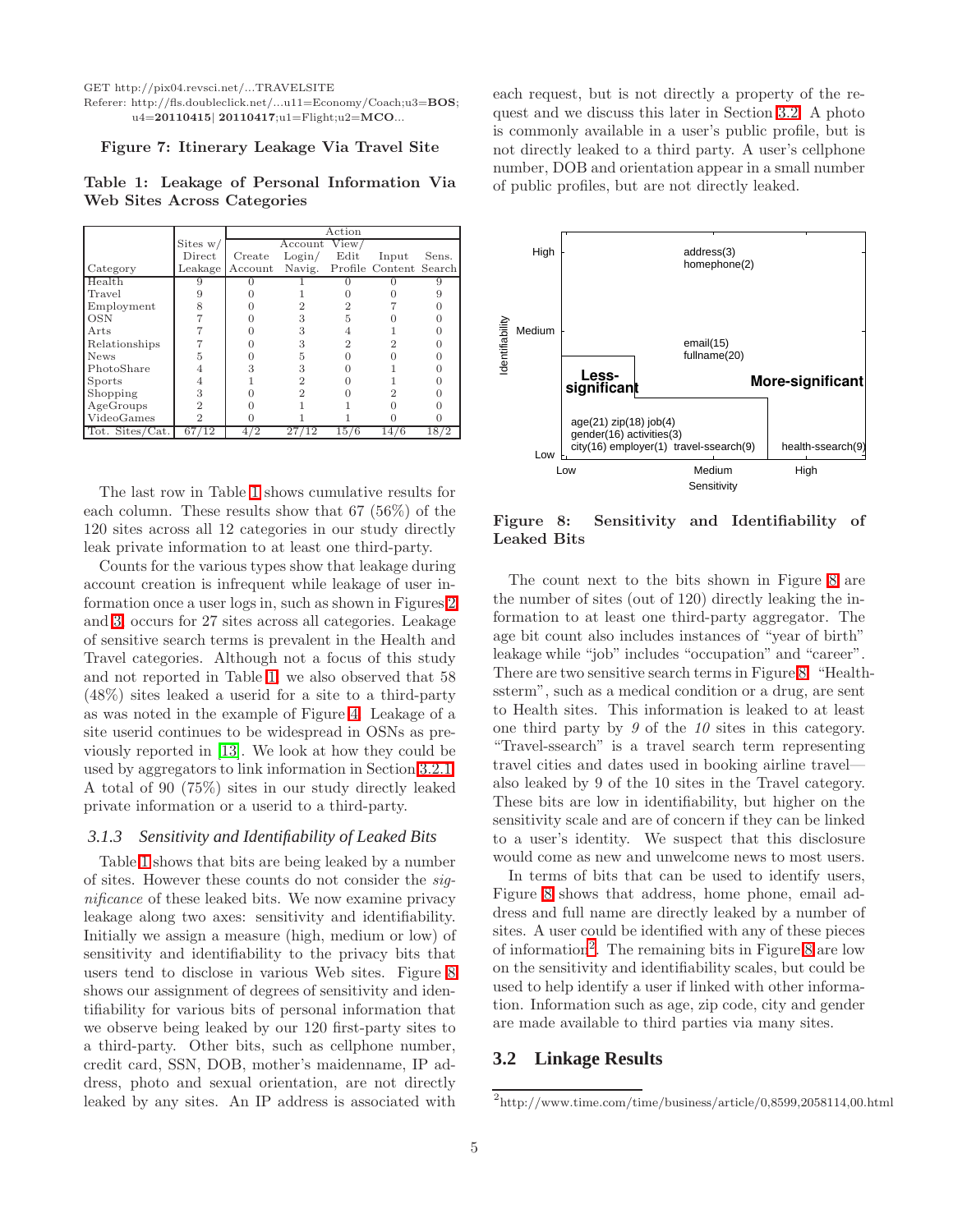Beyond direct leakage of private information, we examined how seemingly disparate pieces of information can be linked together by aggregators. This linkage can be primarily done through unique identifiers attached to some of these records. Uniquely assigned cookies are traditionally used by third parties for such linkage, but as shown below, other identifiers and methods can be used even in the absence of cookies.

#### <span id="page-5-0"></span>*3.2.1 Linking Records Using Globally Unique Ids*

Many third parties employ third-party cookies to link together records of information that they receive from a single browser. Now suppose a privacy-conscious user periodically removes the cookies stored in their browser or that a user employs separate home and work computers to access the same set of Web sites. In these cases, third parties will not receive the same cookie value for all accesses by the same user. However, if an aggregator is able to receive some type of globally unique identifier (GUID) for a user then the aggregator is in a position to link together the apparently disparate records associated with two separate third-party cookies.

When the userid (typically numeric when assigned by the site or alphanumeric when chosen by users) for a first-party site is combined with the first-party site from which it originates, it becomes the GUID for a *single* user. If the user consistently uses a first-party site that causes leakage of a unique id to a third-party then this unique id can be used to link together records associated with separate third-party cookie values.

In looking at the scope of this potential privacy issue, we reported in Section [3.1.2](#page-3-6) that 48% of the sites studied leaked a userid for a site to a third-party. Beyond site userids, most sites require an email address for registration, which is another GUID (assuming a user uses the same email address across sites). When leaked, this address allows a third party to both personally identify the associated user and link together records containing it. Figure [8](#page-4-2) shows that 15 (13%) sites leak an email address to a third party. Figure [9](#page-5-1) shows an example of leakage of private information via a Employment category site, to a <doubleclick.net> server (daisy chained from a <nexac.com> server).

```
GET http://ad.doubleclick.net/activity;...
Referer: http://f.nexac.com/...http://www.EMPLOYMENT.com/...
    na fn=John&na ln=Doe&na zc=12201&
    na cy=Albany&na st=NY&na a1=24 Main St.&
    na em=jdoe@email.com...
Cookie: id=22a348d29e12001d...
```
### <span id="page-5-1"></span>Figure 9: Potential Linkage of Records Using Email Address

While not only leaking significant private information about the user to <doubleclick.net>, this leakage includes the user's email address. This is the same email address that <doubleclick.net> received in the example of Figure [1](#page-3-0) except with a different cookie value thus allowing the aggregator to link these records. Now, if we look at the example of Figure [3,](#page-3-2) it has the same cookie value as the one in Figure [1](#page-3-0) which was just linked above. Thus, the various bits of private information leaked in Figure [3](#page-3-2) can also be merged by the aggregator. In addition, names and email addresses allow third-party linkage with public records of information [\[20\]](#page-9-7).

We also saw a few cases where one site leaks the identifier of a user on a *different site*. For example, when a user on two different News sites shares a story with their Facebook account, that user's Facebook userid is stored in the respective first-party site's cookies and later leaked via these sites to hidden third parties. This leaked Facebook userid is a GUID and can be used to link together records received by the third parties.

#### *3.2.2 Linking Records Without Cookies*

Many, but not all, third-party aggregators employ third-party cookies to track user behavior across firstparty sites. Users may use browser settings to block the use of third-party cookies, although "Flash cookies" can be used to potentially respawn such cookies [\[7\]](#page-9-8).

In the absence of third-party cookies, at least two other approaches could be used to link together the records seen by a third party coming from the same browser. One approach is to simply link together records with the same client IP address, although its use as a unique identifier is uncertain given that the IP address of a home or business machine could change dynamically over time. However, one study [\[3\]](#page-9-9) found that 72% of clients used a single IP address over a two-week period with higher percentages for shorter durations. A more recent three-week study [\[6\]](#page-9-10) found 95% of repeat clients retained the same IP address. Thus at a minimum the IP address could be used to increase the confidence in linking records by a third-party.

A new privacy threat—*browser fingerprinting*—where a client can be identified simply by the characteristics of the browser, independent of the client IP address or nature of the request was the focus of [\[6\]](#page-9-10). The characteristics are obtained from the HTTP request headers as well from the execution of JavaScript and Flash within a client's browser. The study found that lists of installed browser plugins and fonts have the highest identifiability followed by the User-Agent header. Browser history is another potential threat for fingerprinting—it has been used to de-anonymize social network users [\[8\]](#page-9-11).

The fingerprinting study [\[6\]](#page-9-10) identified a new potential privacy issue, but did not examine whether such techniques are being used by third-party aggregators. We examined the data collected during our interactions with each site and looked for the fingerprinting potential, particularly through the inclusion of plugin or font lists in the information sent to third parties. For fonts, we obtained a list of 24 common and uncommon fonts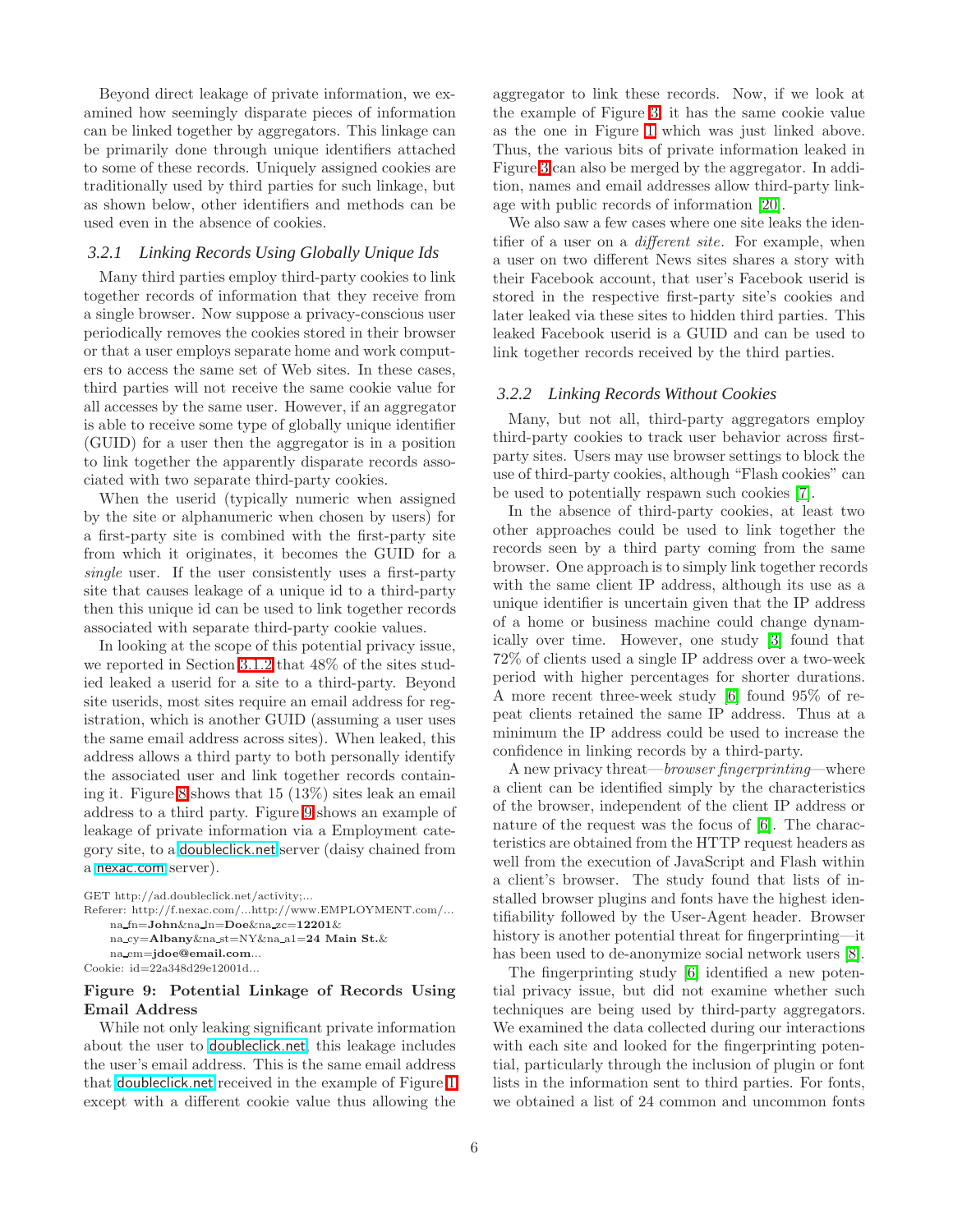installed in our test browser using a publicly available test script. We then searched for these fonts in the data we collected, but found no evidence that fonts in our browser are being retrieved and passed to third parties.

We also obtained the list of plugins installed in our browser and looked for them in our data. We found 43 distinct servers (all belonging to Adobe) where a list of plugins was obtained and passed to them via the Request-URI. Figure [10](#page-6-1) shows the string of plugins in the Request-URI for a request to a Health category site URL, which actually belongs to Adobe. The request sends a sensitive health search—pancreatic cancer—through the Referer and Cookie headers, via the Health category site. This same plugin string was passed to Adobe in the example shown in Figure [2](#page-3-1) (plugin string was not shown in that figure for brevity), which sent full name and email address of the user. Note that this plugin string is generated and passed by the Adobe script running on a Firefox browser. We observed a similar string being generated and passed on the Chrome and Safari platforms, but did not observe such a string with Internet Explorer. This difference is likely explained by an observation in [\[6\]](#page-9-10) that IE supports "testable", but not "enumerable" functionality for browser plugins. Thus for three browser platforms using this plugin string as well as other information, such as browser User-Agent and IP address, Adobe is in a position to link together with a high degree of confidence a known user from a Health category site with a sensitive search string that the user is issuing on a popular Health Web site. However, we stress that aggregators, such as Adobe, may have contractual agreements with first-party sites that use them for analytics purposes and forbid them from doing such linkage. Else, what may appear as anonymous information on one site can be linked with identifying information from another site.

GET http://std.o.HEALTH.com/b/ss/...global/...

p=Google Talk Plugin;Google Talk Plugin Video Accelerator; Adobe Acrobat;Java Deployment Toolkit 6.0.210.7;

QuickTime Plug-in 7.6.6;Mozilla Default Plug-in;

Google Update;Shockwave Flash;Java(TM) Platform SE 6 U21;...

Referer: http://www.HEALTH.com/search/...?query=pancreatic cancer... Cookie: ... s query=pancreatic cancer

<span id="page-6-1"></span>Figure 10: Potential Linkage of Sensitive Records Using Browser Plugins

# <span id="page-6-0"></span>**4. EXISTING PRIVACY PROTECTION MEA-SURES AND NEW PROPOSALS**

An earlier examination [\[14\]](#page-9-0) of current measures to address the privacy problem discussed the role of technology, legislation, and economics, concluding that a combination of these three angles is needed for privacy protection. We next categorize current technologies providing privacy protection and examine their effectiveness in light of our recent leakage disclosures [\[13,](#page-9-3) [16\]](#page-9-4) and

those in Section [3.](#page-2-0) We also examine the impact of these technologies on the ability to link together information using other mechanisms as described in Section [3.2.](#page-4-3)

Two new proposals for protection have been made recently. One was a simple HTTP header addition to request aggregators and ad networks not to track users [\[5\]](#page-9-12). The second was a comprehensive report [\[10\]](#page-9-1) on protecting consumer privacy released by the U.S. Federal Trade Commission in December 2010.

The potential contribution to privacy protection by first-party sites has been largely ignored. Users seek content on the Internet by communicating directly with the first-party sites who have a strong economic incentive in maintaining their viewership count and brand value. Beyond the largely-opaque privacy policies, explicit support for privacy protection by first-party sites might increase their sense of trust with users.

We examine each of these three issues in this section.

# **4.1 Privacy-Related Work**

We now enumerate existing privacy protection measures (shown in boldfont for subsequent reference) available to users and the two new protection proposals.

*1. Blocking requests to targeted third parties:* This block measure includes using an advertisement blocking tool (e.g., AdBlock Plus [\[1\]](#page-9-13)), or a browser builtin (IE9 [\[2\]](#page-9-14)), to syntactically block selected third parties via server/domain name. Another measure block-hidden [\[15\]](#page-9-2) determines the true source of hidden thirdparties by examining their authoritative DNS servers.

*2. Refusing cookies to prevent tracking:* Browsers can be set to refuse all cookies (nocook) or just third-party cookies (no3rdcook).

*3. Disabling script execution:* JavaScript execution can be disabled (nojs) either permanently via the browser or selectively via a tool such as NoScript [\[17\]](#page-9-15).

*4. Filtering protocol headers:* This is done via extensions or at an intermediary and includes the referer measure available in some browsers to modify or remove the Referer header in an HTTP request.

*5. Anonymizing the user and user actions:* One such anon measure is anonymizing user's IP address via an anonymizing proxy or by using Tor (<https://www.torproject.org/>).

*6. Opting out of tracking:* This can be done via optout to evade tracking (via cookies) by an aggregator using tools such as the Firefox TACO extension [\[21\]](#page-9-16) that sets persistent opt-out cookies. Unfortunately some aggregators continue to track when the cookie is present and just not use the information to serve targeted ads [\[19\]](#page-9-17).

*7. Do-Not-Track HTTP header proposal:* Researchers proposed in early 2010 that browsers add a HTTP Do-Not-Track-Header (DNT-Header) [\[5\]](#page-9-12) to allow users to express their interest in not being tracked by any aggregator or ad network. However, the extent to which third parties would honor such a header is unknown.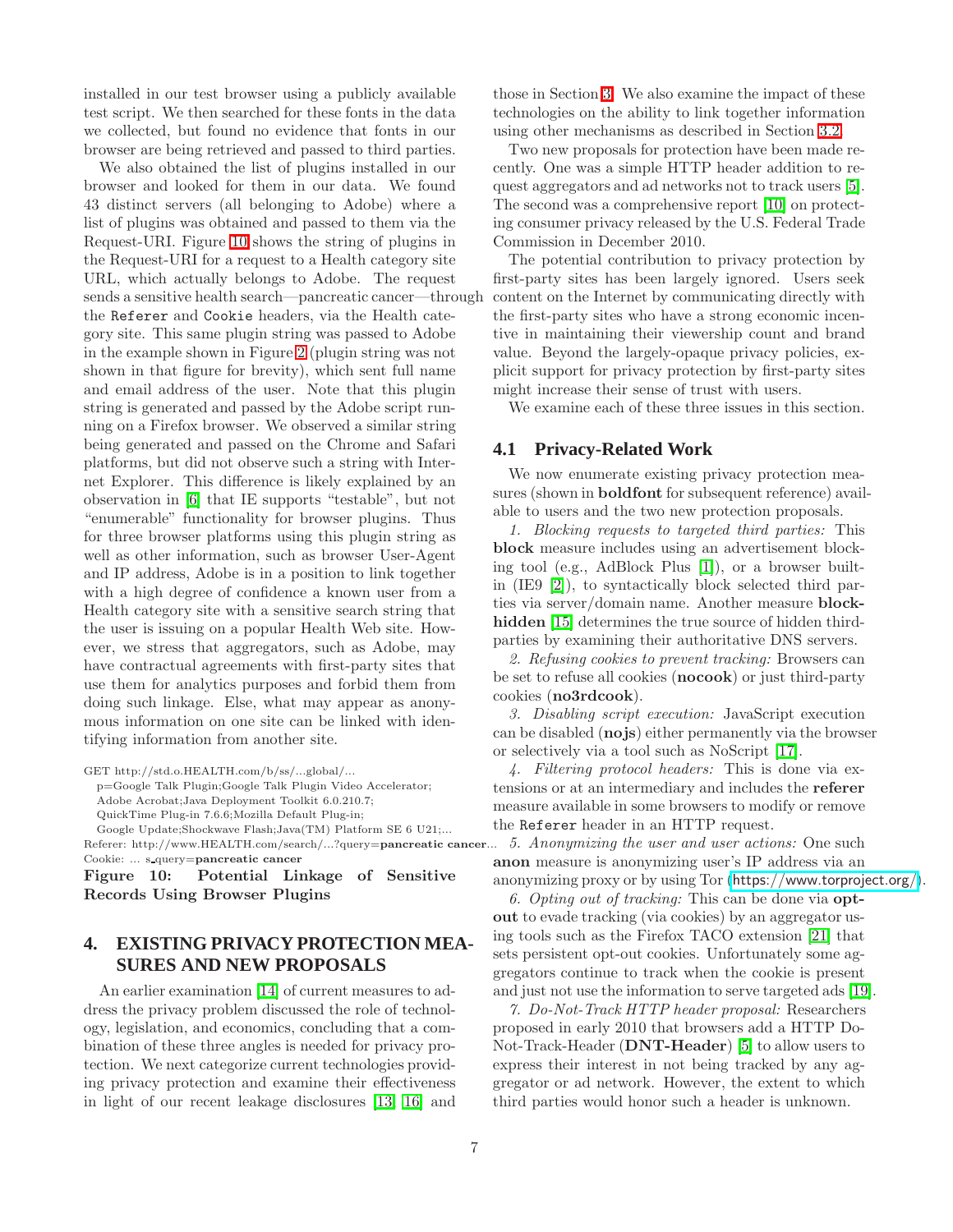*8. FTC consumer privacy protection proposal:* The U.S. Federal Trade Commission released a report [\[10\]](#page-9-1) in December 2010, aimed at policymakers and the industry stating that companies do not adequately address consumer privacy concerns and that information (such as privacy policies) and choices (various privacy settings) available to users are confusing. The report was based on three meetings held by the FTC in which privacy activists, researchers, technologists, and aggregator company representatives participated. Noting the potential benefits to users about information flow it pointed out the asymmetricity with respect to the low cost of invisible data collection and potential harm to consumers. Additionally, off-line information is being increasingly linked with on-line tracking data leading to easier identification of users. The report seeks a modus vivendi with users and provides input to possible legislation in the U.S. Congress. The report advocates the Privacy by Design [\[4\]](#page-9-18) initiative, which seeks pro-active embedding of privacy at design stage, defaults to be set to private, transparency about user's information, and access to all user-related sensitive data stored in aggregators.

# **4.2 Effectiveness of Protection Measures for Leakage and Linkage of Information**

With these existing protection measures and proposals, we use the results in Section [3](#page-2-0) and from our earlier work to evaluate the effectiveness of prevention measures to protect against known types of leakage and linkage of information. We discuss three scenarios where information is passed to a third-party: 1) typical Web access scenarios with *expected* information shared; 2) *known* to the research community and a demonstrable vector of privacy leakage that is largely unknown to most users; and 3) *potential* linkage that can be demonstrated, but is not yet confirmed as being used by aggregators. We examine situations for each of these scenarios and identify measures that prevent such leakage and linkage. Table [2](#page-8-0) summarizes the results.

The first set of scenarios shown in Table [2a](#page-8-0) are common in the Web and regarded as expected behavior. They provide non-user specific data (such as IP address and browser information) to third parties that could later link the data with more private information.

*User visit:* Knowledge of a user's visit to a first-party site by a third-party present on the first-party (e.g. <ad.doubleclick.net>) page—only prevented by block.

*Hidden third party:* Knowledge of a user's first-party visit site by a hidden third-party server—prevented by block-hidden to defeat the hidden DNS delegation.

*3rd-party tracking linkage:* Linkage of received records via tracking by a third-party through third-party cookies. This type of tracking is typically associated with behavioral advertisement and is prevented by block, nocook, no3rdcook and opt-out.

*1st-party tracking linkage:* Records are linked by thirdparty JavaScript execution that uses first party cookies to store the resulting information. Since users are less likely to block first party cookies, such tracking is prevalent on the Web today. The analytics code is executed by the third party as an add-on to the first party. However, there is a risk that data generated using this mechanism could be used by the aggregator. The use of nocook or nojs can prevent such potential leakage.

The next set of scenarios are forms of private information leakage to a third-party documented in research literature; these are shown in Table [2b](#page-8-0).

*Leakage via Referer:* User's personal/sensitive information leaks via the HTTP Referer header to a thirdparty server as seen in Figures [1,](#page-3-0) [5,](#page-3-4) [6,](#page-3-5) and [7.](#page-4-0) This is blocked by block and referer.

*Leakage via cookies:* Private information leakage to third-party via first-party cookies, as shown in Figure [2,](#page-3-1) can only be reliably prevented by nocook and blockhidden.

*Leakage via JS:* Leakage of account information to a third-party due to JavaScript execution, seen in Figures [3](#page-3-2) and [4—](#page-3-3)prevented by block and nojs.

The final set of scenarios, shown in Table [2c](#page-8-0), deal with third parties ability to potentially link together information. We can demonstrate the potential, but not confirm such linkage is in use.

*Linkage via IP addr:* Linkage of records using the IP address of client—prevented by block and anon.

*Linkage via Flash cookies:* Linkage of records using Flash cookies [\[7\]](#page-9-8) to track behavior and potentially respawn deleted traditional cookies—prevented by block.

*Linkage via fingerprint:* Linkage of records using the set of plug-ins loaded into a browser as a potential means of browser fingerprinting, such as shown in Figure [10—](#page-6-1)can be prevented by nojs and block (if the third-party can be identified by its domain name).

*Linkage via GUID:* Linkage of records using globally unique ids (e.g. email address, OSN identifier), such as shown in Figure [9,](#page-5-1) which can be prevented by block (if a known third-party domain) and referer (if data is leaked via the Referer header).

*Linkage w/ Other Sources:* Linkage of information using other sources such as search strings, email and public information [\[22\]](#page-9-19). This type of linkage is *not* prevented by any of the measures.

# **4.3 Shortcomings of Privacy Protection Measures and proposals**

Most privacy protection measures are *not* effective in preventing many types of leakage and linkage. The technique that provides protection in most scenarios is, oddly enough, an advertisement blocker (Table [2\)](#page-8-0). This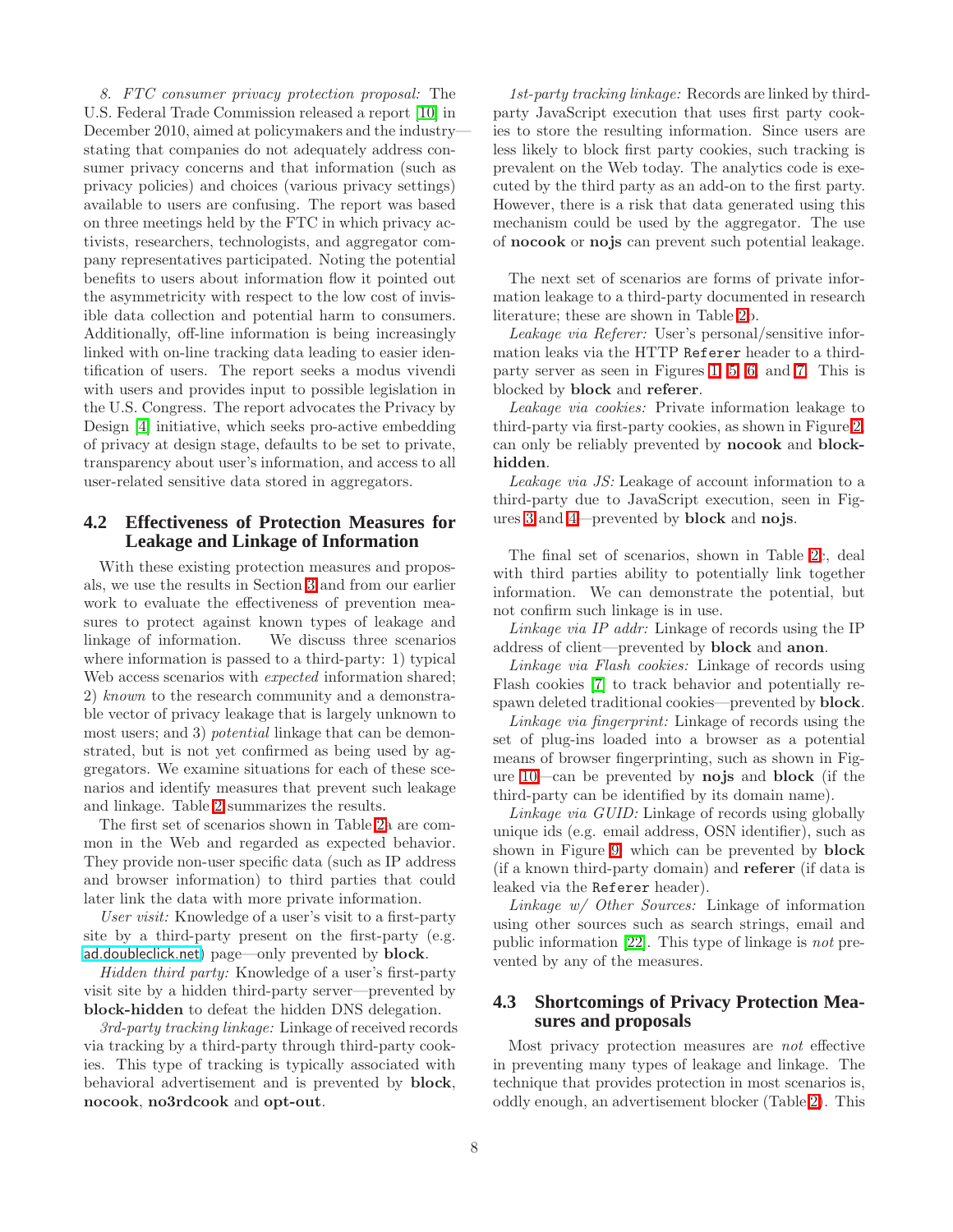|                        |                                                                                        | Protection Measure |   |   |   |   |   |  |  |
|------------------------|----------------------------------------------------------------------------------------|--------------------|---|---|---|---|---|--|--|
|                        | Leakage/Linkage Scenario block block-hidden nocook no3rdcook nojs referer anon opt-out |                    |   |   |   |   |   |  |  |
| a) Expected User visit |                                                                                        |                    |   |   |   |   |   |  |  |
|                        | Hidden third party                                                                     |                    | Х |   |   |   |   |  |  |
|                        | 3rd-party tracking linkage                                                             | X                  |   |   | X |   |   |  |  |
|                        | 1st-party tracking linkage                                                             |                    |   |   |   | Х |   |  |  |
| b) Known               | Leakage via Referer                                                                    |                    |   |   |   |   |   |  |  |
|                        | Leakage via cookies                                                                    |                    | Х | Х |   |   |   |  |  |
|                        | Leakage via JS                                                                         | Х                  |   |   |   | X |   |  |  |
|                        | c) Potential Linkage via IP addr                                                       |                    |   |   |   |   |   |  |  |
|                        | Linkage via Flash cookies                                                              | Х                  |   |   |   |   |   |  |  |
|                        | Linkage via fingerprint                                                                | Х                  |   |   |   | X |   |  |  |
|                        | Linkage via GUID                                                                       | Х                  |   |   |   |   | Х |  |  |
|                        | Linkage w/ Other Sources                                                               |                    |   |   |   |   |   |  |  |

<span id="page-8-0"></span>Table 2: Effectiveness of Protection Measures for a) Expected; b) Known; and c) Potential Leakage and Linkage Scenarios

result is particularly notable in light of a recent report that similar protection is to be built-in for the planned new versions of the most popular browser: IE9 (Microsoft's Internet Explorer [\[2\]](#page-9-14)). While requiring maintenance and agreement on the appropriate blocking set and effective when third parties can be identified based upon their domain name, this technique is not reliable in protecting against cases where a hidden third-party server is used. New measures such as the technique to block based on the true source of such hidden third parties are needed. Blockage of requests can also create usability concerns for the rendered content.

As shown in Table [2,](#page-8-0) refusal of cookies or disabling JavaScript provides protection in some situations, but as we found in [\[12\]](#page-9-20), these actions can have negative usability consequences in terms of sites not working properly or pages not rendering properly. The remaining currently available protective measures each have limited usefulness in preventing leakage and linkage.

In comparison to a persistent opt-out cookie, it is argued that the Do-Not-Track header proposal sends a clear signal that a user does not want to be tracked [\[19\]](#page-9-17), but its success really depends on third parties honoring it. Without enforcement by government agencies or technology that demonstrates lack of such tracking, the effectiveness of this proposal against leakage and linkage is unknown. Additionally, there is no protection for the leakage of information via first-party sites.

The FTC consumer privacy protection report does not adequately address numerous privacy concerns: (1) examination on whether there are adequate safeguards on linkage of existing data when economic acquisitions of aggregators occur (an increasingly frequent phenomenon); (2) verification that aggregators adopting protection measures are indeed abiding by its provisions along with enforcement for violators; (3) visibility of user data obtained and linked together by aggregators along with means for users to view and delete data stored about them by an aggregator—the "right to be forgotten" [\[18\]](#page-9-21)

ensuring that users can erase personal data so it is not retained over time; and (4) the potential tracking of users by other types of third parties, such as those hidden via DNS delegation or even Content Distribution Networks, which have a large presence on the Web.

# **4.4 Role of First-Party Sites**

A key failure of the FTC report is largely ignoring the role of first-party sites in safeguarding consumer privacy. The measures shown in Table [2](#page-8-0) are protective measures that *users* could take. However, first-party sites (such as OSNs) should ensure that they take additional steps to protect users from leakage. Even if the leakage is enabled via external applications, the OSNs should be held responsible for enforcement of acceptable use policies. Transparency by first-party sites should be mandated: any legal contracts with aggregators on the latter's ability to obtain data should be disclosed similar to privacy policies. If first-party leakage of data to third parties is inadvertent then sites should be re-engineered to prevent it. Sites (e.g., mobile OSNs) that encourage linking of actions across other sites should constantly disclose the reach of the user's actions so that users are aware of the differences in privacy settings across sites and the possible leakage as a result.

First-party sites should play a *custodial* role in protecting the privacy of users and help prevent any possible leakage. This includes both *explicit* leakage (users wishing to block such leakage have to do it for every server contacted as a result of their action) and *implicit* leakage (information is primarily leaked via Referer or Cookie headers and can be blocked by single browser settings). Explicit leakages including private information is leaked in a Request-URI or in the body of a POST request, is entirely under the ambit of first-party sites and they should be mandated to block such leakage. Implicit leakage can be a shared responsibility between users and first-party sites with the first-party site warning the users. However, any information that first